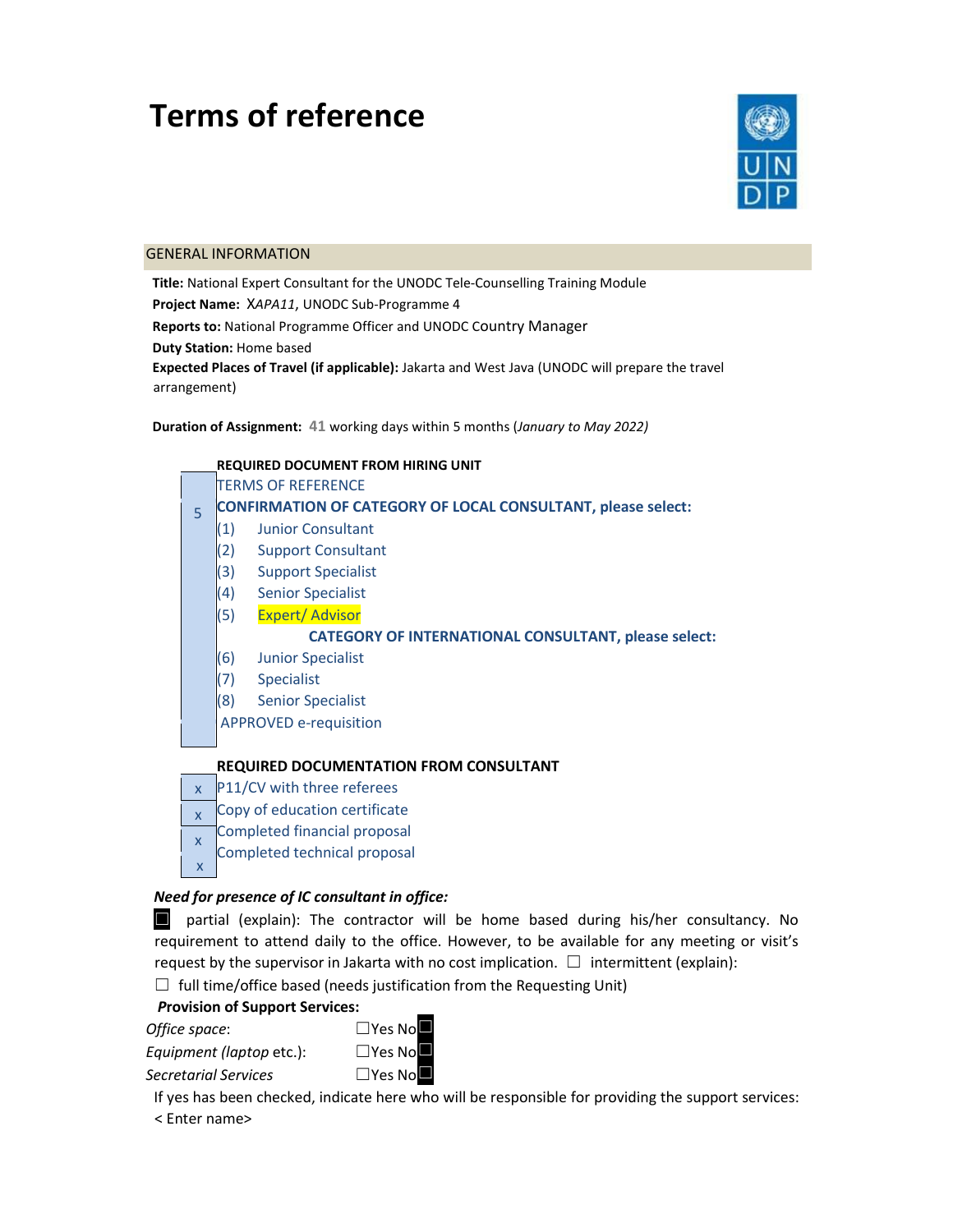## I. **BACKGROUND**

On 2 March 2021, the President of the Republic of Indonesia officially announced the first case of Covid‐19 which was followed by the pandemic declaration from the World Health Organisation (WHO) on 11 March 2020. This announcement changed the daily life and routines of people globally in a climate commonly referred to as the "new normal".

The risk of COVID‐19 infection has increased for groups of people in special situation and who have difficulty practicing proper social (physical) distancing due to their circumstances. This is especially so for persons in drug rehabilitation centres. These conditions present safety concern for staff in these facilities. The concern includes the systems on how to prevent the spread of COVID‐19 in the rehabilitation center and the service delivery mechanism that minimizes the risk of getting infected.

Drug treatment services need to ensure the continuity of adequate access to health and social services for people who use drugs and provide the continuum of care required as described in the International Standards for the Treatment of Drug Use Disorders (UNODC/WHO, 2020) to the best extent possible also in times of crisis.

Therefore, in response to this condition, UNODC is planning to develop a training module for TeleCounselling. This module will be used to train drug treatment practitioners to conduct remote counselling to prevent the risk of the COVID‐19 virus and to ensure the service (counselling) continuity during pandemic.

This ToR aims to recruit national expert as a consultant to develop the training module for Tele‐ Counselling.

# II. **SCOPE OF WORK, ACTIVITIES, AND DELIVERABLES**

#### **Scope of Work**

**Under the direct supervision of the National Programme Officer and the overall supervision of the Country Manager of Indonesia, the consultant will:** 

- Conduct an expert consultation meeting;
- Develop the first draft of training module trainers and participants (English and Bahasa);
- □ Conduct a pilot-test training;
- Develop the final training module for trainers and participants (English and Bahasa); and
- Conduct a virtual training to selected practitioners/participants.

#### **Expected Outputs and deliverables**

o Expert consultation meeting conducted indicated by the report submission; o Pilot‐test training conducted indicated by the training report submission; o Final training module for trainers and participants (English and Bahasa) developed; and

> o Virtual training to selected participants conducted indicated by the report submission;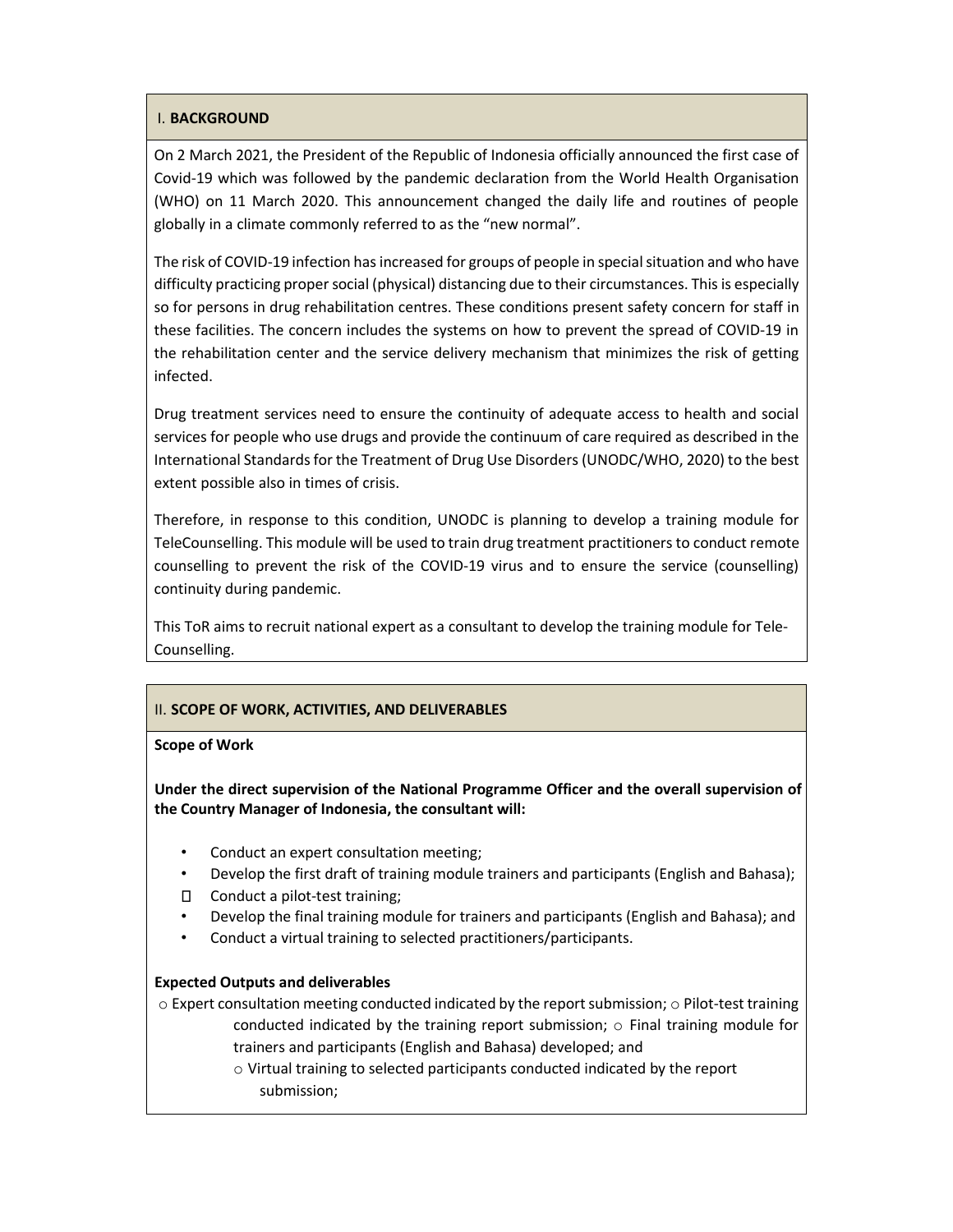#### III. **WORKING ARRANGEMENTS**

#### **Institutional Arrangement**

The consultant will perform its work under the supervision and report directly to the National Programme Officer, UNODC Indonesia. The UNODC Country Manager Indonesia also will provide overall guidance and supervision. The purpose of this assignment is to conduct an expert consultation meeting, to pilot-test the module, develop the training module for trainers and participants (English and Bahasa), and conduct a virtual training to selected participants together with UNODC Indonesia.

During the consultancy, the consultant is expected to coordinate closely and liaise with Ministry of Social Affairs, Directorate of Victim of Drug Abuse, and also coordinate with National Narcotics Board and Indonesian Association of Addiction Counsellors if necessary.

## **Duration of the Work**

| <b>No</b>    | <b>Deliverables/ Outputs</b><br>(all documents submitted as<br>deliverables are to be in English<br>and Bahasa)                                                                                                                  | <b>Estimated</b><br>number of<br>working days | To be accomplished<br>by (date) | <b>Reviewed and</b><br><b>Monitored By</b> |
|--------------|----------------------------------------------------------------------------------------------------------------------------------------------------------------------------------------------------------------------------------|-----------------------------------------------|---------------------------------|--------------------------------------------|
| $\mathbf{1}$ | Conduct an expert<br>consultation meeting                                                                                                                                                                                        | 3                                             | March<br>2021                   | Programme<br>Officer                       |
|              | Develop the first draft of<br>training module trainers and<br>participants (English and<br>Bahasa)                                                                                                                               | 15                                            |                                 |                                            |
|              | Conduct a pilot-test<br>training                                                                                                                                                                                                 | 5                                             |                                 |                                            |
|              | Deliverable:<br>Report on expert<br>consultation meeting<br>developed<br>Submission of the first<br>draft training module for<br>trainers and participants<br>(Englsih and Bahasa)<br>Report on pilot-test<br>training developed |                                               |                                 |                                            |

5 months (60 working days), starting January to May 2022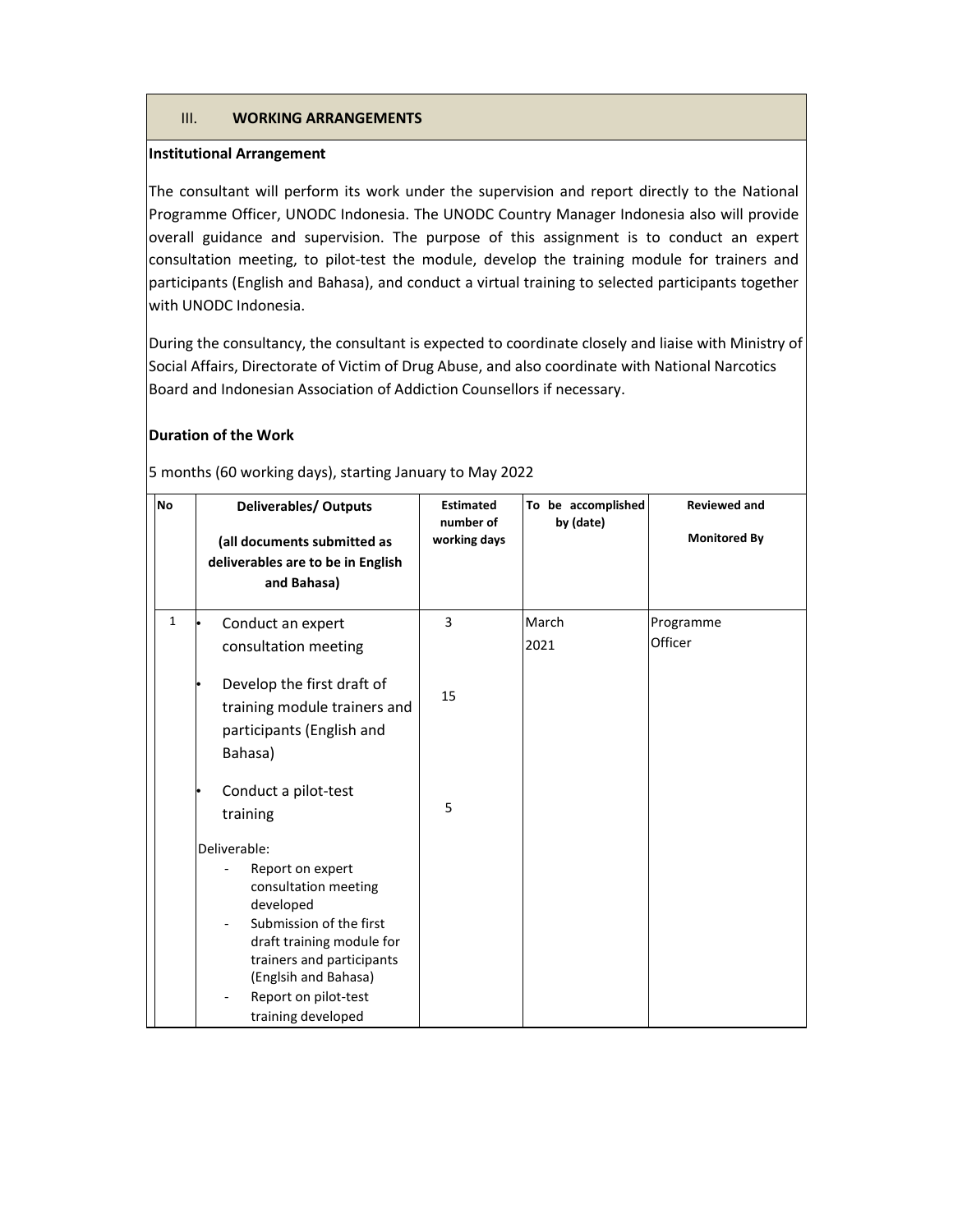|                | training developed<br><b>Total number of working days</b> |    |      |           |
|----------------|-----------------------------------------------------------|----|------|-----------|
|                | (Englsih and Bahasa)<br>pilot-test<br>Report<br>on        |    |      |           |
|                | trainers and participants                                 |    |      |           |
|                | Submission of the first<br>draft training module for      |    |      |           |
|                | Deliverable:                                              |    |      |           |
|                |                                                           |    |      |           |
|                | participants                                              |    |      |           |
|                | training to selected                                      |    |      |           |
|                | Conduct a virtual                                         |    |      |           |
|                | and Bahasa)                                               | 3  |      |           |
|                | participants (English                                     |    |      |           |
|                | module trainers and                                       |    |      |           |
|                | version of training                                       |    | 2022 | Officer   |
| $\overline{2}$ | Develop the final                                         | 15 | May, | Programme |

# **Duty Station**

The contractor will be home based during his/her consultancy. No requirement to attend daily to the office. However, to be available for any meeting and visit's request by the supervisor outside Jakarta UNODC will prepare the travel arrangement.

# IV. **REQUIREMENTS FOR EXPERIENCE AND QUALIFICATIONS**

# Academic Qualifications:

• Master degree in Medical/Medicine or Psychology (Psychiatrist or Psychologist by profession would be an advantage)

# Working Experience:

- Minimum 8 years of relevant working experience in the field of drug treatment and therapy, substance and behavioural addiction;
- Proven experience in developing and implementing research and ability to conduct qualitative/quantitative research specific in the issue tele-medicine/telecounselling/telepsychiatry;
- Proven experience in developing training module of relevant subjects in the field of drug treatment and therapy, counselling, substance and behavioural addiction;
- Proven experience in participating Training of Trainers of relevant subjects in the field of drug treatment and therapy, counselling, substance and behavioural addiction; and
- Strong experiences in working with key population (people with substance use problems or HIV).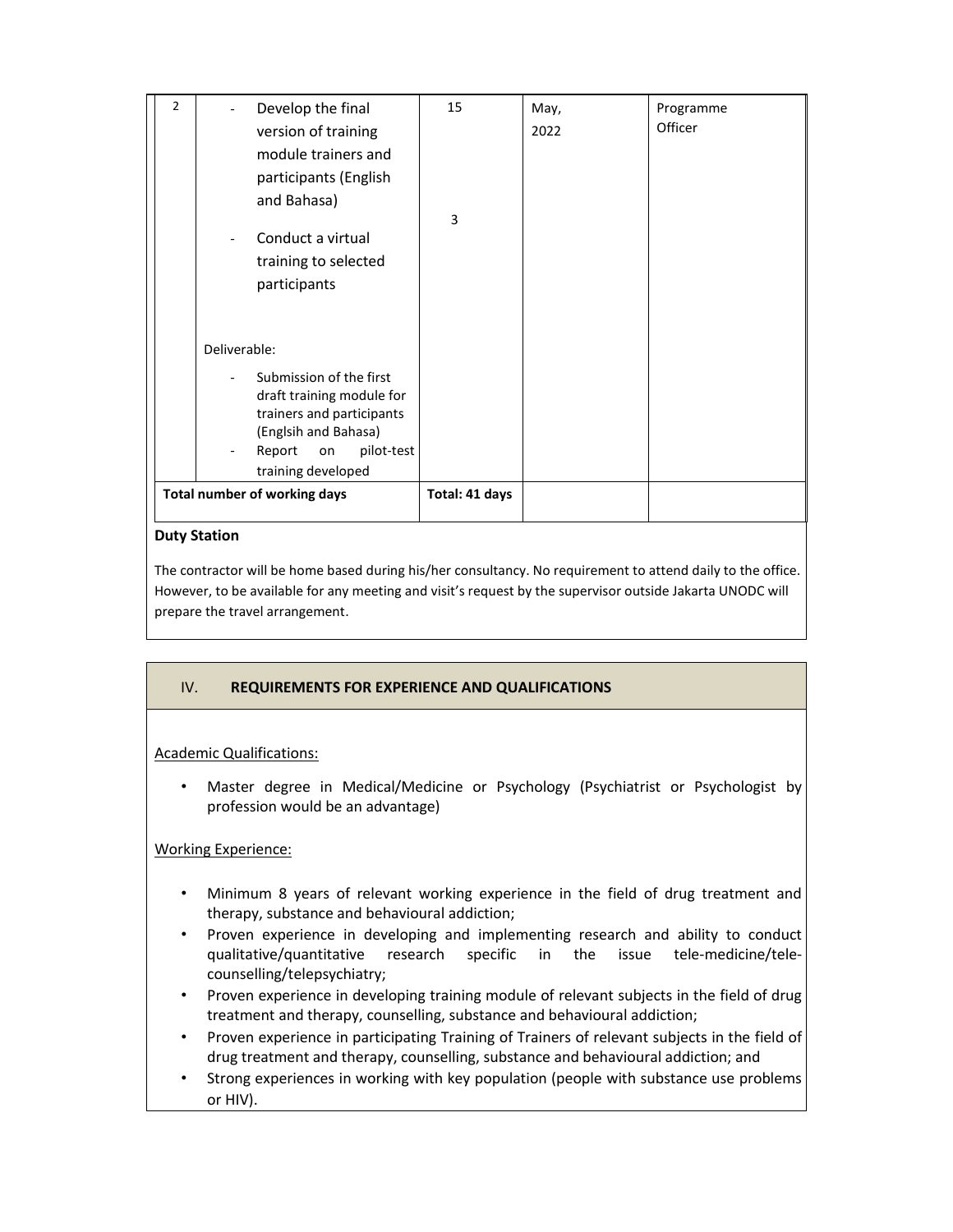# III. Competencies and special skills requirement:

- Ability to write any scientific article;
- Ability to develop a guideline or training module;
- Strong motivation and good team player;
- Demonstrated ability to work in harmony with person of different ethnicity and cultural background;
- Strong reporting, communication and interpersonal skills; and
- Ability to work under pressure and handle multi-tasking situations.

# V. **EVALUATION METHOD AND CRITERIA**

*Cumulative analysis* 

*When using this weighted scoring method, the award of the contract should be made to the individual consultant whose offer has been evaluated and determined as:* 

*a) responsive/compliant/acceptable, and* 

*b) Having received the highest score out of a pre‐determined set of weighted qualification, technical and financial criteria specific to the solicitation.* 

*\* Technical Criteria weight; [70%]* 

*\* Financial Criteria weight; [30%]* 

*Only candidates obtaining a minimum of 80 point would be considered for the Financial Evaluation*